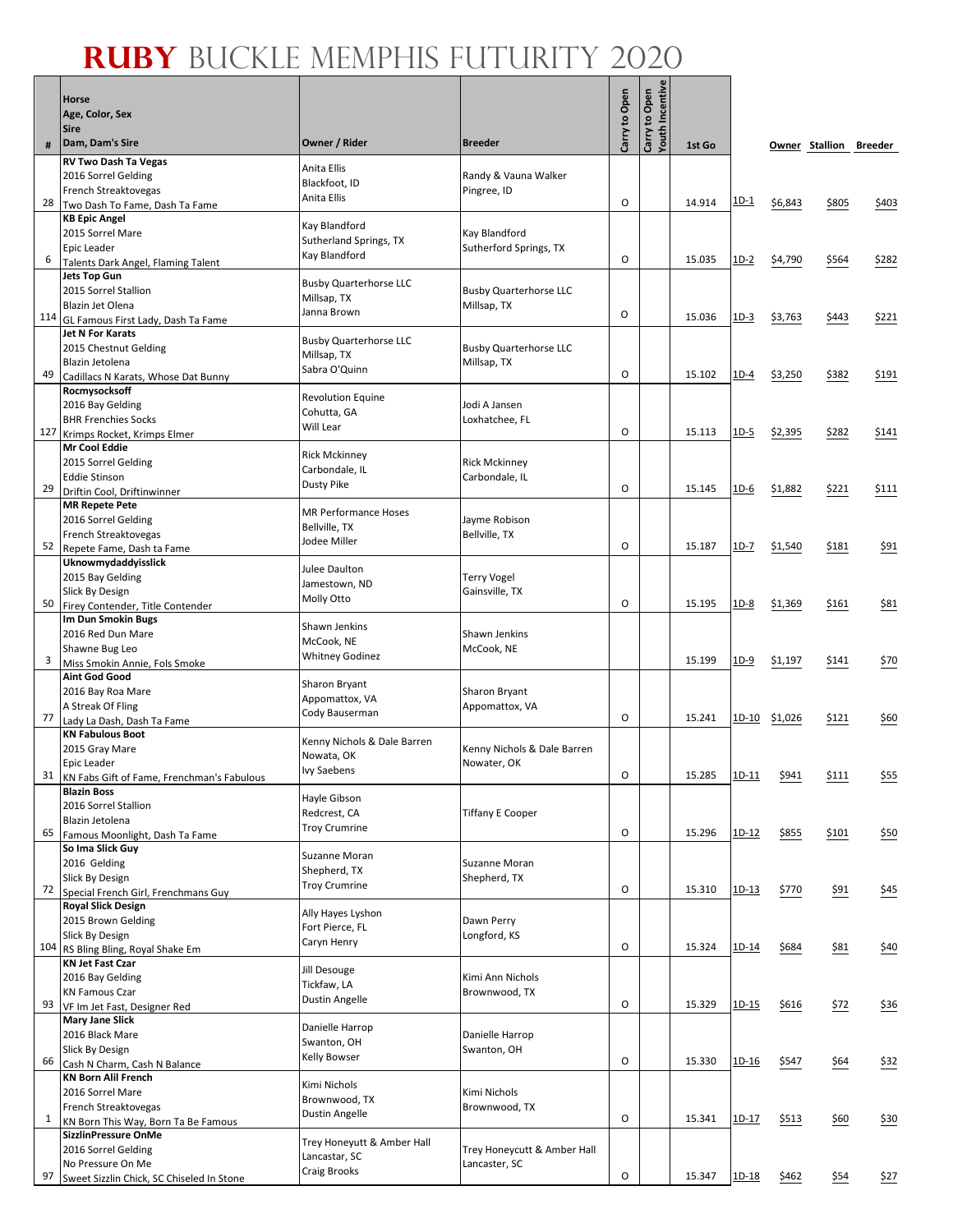$\overline{\phantom{a}}$ 

|     | <b>Horse</b>                                                       |                                       |                                              | Carry to Open | Youth Incentive<br>Carry to Open |        |              |       |                        |      |
|-----|--------------------------------------------------------------------|---------------------------------------|----------------------------------------------|---------------|----------------------------------|--------|--------------|-------|------------------------|------|
|     | Age, Color, Sex<br><b>Sire</b>                                     |                                       |                                              |               |                                  |        |              |       |                        |      |
| #   | Dam, Dam's Sire                                                    | Owner / Rider                         | <b>Breeder</b>                               |               |                                  | 1st Go |              |       | Owner Stallion Breeder |      |
|     | Crewszin                                                           | <b>Edwin Cameron and Tiany</b>        |                                              |               |                                  |        |              |       |                        |      |
|     | 2015 Bay Gelding                                                   | Schuster                              | Julie K. Crews                               |               |                                  |        |              |       |                        |      |
|     | <b>Tres Seis</b>                                                   | Krum, TX                              | Rising Star, TX                              |               |                                  |        |              |       |                        |      |
| 98  | Ohmigosh, Shazoom                                                  | <b>Troy Crumrine</b>                  |                                              | O             |                                  | 15.350 | 1D-19        | \$428 | \$50                   | \$25 |
|     | Dial A Blazin Bunny<br>2016 Brown Gelding                          | Julia Clark                           | Julia Clark                                  |               |                                  |        |              |       |                        |      |
|     | Blazin Jetolena                                                    | Rolling Fork, MS                      | Rolling Fork, MS                             |               |                                  |        |              |       |                        |      |
| -79 | Bullys Dialed In, Bully Bullion                                    | Maggie Carter                         |                                              | O             |                                  | 15.354 | <u>1D-20</u> | \$342 | \$40                   | \$20 |
|     | <b>French Ta Vegas</b>                                             | Louis Paradis                         |                                              |               |                                  |        |              |       |                        |      |
|     | 2016 Sorrel Gelding                                                | Thetford Mines, QC                    | LP Martineau Centaur                         |               |                                  |        |              |       |                        |      |
|     | French Streaktovegas<br>23 Keen On Kash, Dash For Cash             | Louis Paradis                         | Chambly, QC                                  | O             |                                  | 15.374 |              |       |                        |      |
|     | <b>TR DesignerWildChild</b>                                        |                                       |                                              |               |                                  |        |              |       |                        |      |
|     | 2015 Bay Mare                                                      | Kevin & Trish Charleston<br>Reeds, MO | Tana Renick                                  |               |                                  |        |              |       |                        |      |
|     | Slick By Design                                                    | Emma Charleston                       | Kingston, OK                                 |               |                                  |        |              |       |                        |      |
|     | 85 xv Wild Child, Whos Salty Dog                                   |                                       |                                              | O             |                                  | 15.374 |              |       |                        |      |
|     | <b>Pressured By Destiny</b><br>2016 Brown Mare                     | Ryann Pedone                          | Janey S Stovay                               |               |                                  |        |              |       |                        |      |
|     | No Pressure on Me                                                  | Sunset, TX                            | Springtown, TX                               |               |                                  |        |              |       |                        |      |
| 42  | Destinys Child, Dash for Destiny                                   | Ryann Pedone                          |                                              | O             |                                  | 15.379 |              |       |                        |      |
|     | <b>KN Czar Episode</b>                                             | Kimi Nichols                          |                                              |               |                                  |        |              |       |                        |      |
|     | 2016 Chestnut Mare                                                 | Brownwood, TX                         | Kimi Nichols                                 |               |                                  |        |              |       |                        |      |
|     | <b>KN Famous Czar</b><br>64 MCM Tres Episode, Tres Seis            | Dustin Angelle                        | Brownwood, TX                                | O             |                                  | 15.383 |              |       |                        |      |
|     | <b>SBW Repeat</b>                                                  |                                       |                                              |               |                                  |        |              |       |                        |      |
|     | 2016 Sorrel Gelding                                                | Stephanie Wheeler<br>Hattiesburg, MS  | Stephanie Wheeler                            |               |                                  |        |              |       |                        |      |
|     | Blazin Jetolena                                                    | <b>Brian Wheeler</b>                  | Hatiresburg, MS                              |               |                                  |        |              |       |                        |      |
| 99  | SX Dr. Peacharita, Dr. Nick Bar<br><b>Runaway Fury</b>             |                                       |                                              | O             |                                  | 15.386 |              |       |                        |      |
|     | 2015 Sorrel Gelding                                                | Jason & Leslie Willis                 | Racin RNS                                    |               |                                  |        |              |       |                        |      |
|     | Furyofthewind                                                      | Chester, SC<br>Leslie Willis          | Wapanucka, OK                                |               |                                  |        |              |       |                        |      |
| 27  | Runaway Mad, Runaway Colors                                        |                                       |                                              | O             |                                  | 15.394 |              |       |                        |      |
|     | <b>TY Blazin To Win</b>                                            | Bob & Tracy Haberlandt                |                                              |               |                                  |        |              |       |                        |      |
|     | 2016 Sorrel Mare<br>Balazin Jetolena                               | Okeechobee, FL                        | Tara Young<br>Monterey, TN                   |               |                                  |        |              |       |                        |      |
|     | 106 Sallyes Dash To Win, Dash For Perks                            | Kristin Hanchey                       |                                              | O             |                                  | 15.394 |              |       |                        |      |
|     | <b>VF Eddies Alive</b>                                             | <b>Victory Farms</b>                  |                                              |               |                                  |        |              |       |                        |      |
|     | 2016 Chestnut Gelding                                              | Ada, OK                               | <b>Victory Farms</b>                         |               |                                  |        |              |       |                        |      |
|     | <b>Eddie Stinson</b><br>130 VF Burrs Alive, Burrs First Down       | Kelsey Trehanne                       | Ada, OK                                      | $\circ$       |                                  | 15.403 |              |       |                        |      |
|     | <b>MCM Drop Your Socks</b>                                         |                                       |                                              |               |                                  |        |              |       |                        |      |
|     | 2016 Gray Mare                                                     | Dunn Ranch<br>Wynnewood, OK           | Dunn Ranch                                   |               |                                  |        |              |       |                        |      |
| 8   | <b>BHR Frenchies Socks</b>                                         | Jolene Montgomery                     | Wynnewood, OK                                | O             |                                  | 15.410 |              |       |                        |      |
|     | Mulberry CanyonMoon, Marthas Six Moons<br><b>Shez The Woman</b>    |                                       |                                              |               |                                  |        |              |       |                        |      |
|     | 2016 Chestnut Mare                                                 | James Bruce                           | Danny Carroll                                |               |                                  |        |              |       |                        |      |
|     | <b>Eddie Stinson</b>                                               | Irvington, KY<br>Chris Coffey         | Raymore, MI                                  |               |                                  |        |              |       |                        |      |
|     | 16 BW Hard Headed Woman, Dashin Elvis                              |                                       |                                              | O             |                                  | 15.415 |              |       |                        |      |
|     | <b>TY Dancinintheblaze</b><br>2016 Sorrel Mare                     | Bob & Tracy Haberlandt                | Tara Young                                   |               |                                  |        |              |       |                        |      |
|     | Balazin Jetolena                                                   | Okeechobee, FL                        | Monterey, TN                                 |               |                                  |        |              |       |                        |      |
|     | 59 Magic In The Dance, Ronas Ryon                                  | Kristin Hanchey                       |                                              | O             |                                  | 15.477 |              |       |                        |      |
|     | <b>Famous Blazin Boxers</b>                                        | Erika Boucher                         |                                              |               |                                  |        |              |       |                        |      |
|     | 2015 Sorrel Gelding<br>Blazin Jetolena                             | Galion, OH                            | <b>Busby Quarterhorse LLC</b><br>Millsap, TX |               |                                  |        |              |       |                        |      |
| 13  | Famous Silk Panties, Dash Ta Fame                                  | Kelly Bowser                          |                                              | O             |                                  | 15.493 |              |       |                        |      |
|     | Famous Sierra *                                                    | Jolene Montgomery                     |                                              |               |                                  |        |              |       |                        |      |
|     | 2015 Brown Stallion                                                | Purdon, TX                            | Jud Little Ranch                             |               |                                  |        |              |       |                        |      |
|     | JL Dash Ta Heaven                                                  | Jolene Montgomery                     | Ardmore, OK                                  | O             |                                  | 15.508 |              |       |                        |      |
|     | 54 Sierras Cashin In, Cash Not Credit<br><b>RF Chrome In Black</b> |                                       |                                              |               |                                  |        |              |       |                        |      |
|     | 2015 Black Mare                                                    | Ryan & Fonda Melby                    | Jane & Ryan Melby                            |               |                                  |        |              |       |                        |      |
|     | Slick By Design                                                    | Backus, MN<br>Fonda Melby             | Backus, MN                                   |               |                                  |        |              |       |                        |      |
|     | 111 RC Back In Black, Ninety Nine Goldmine                         |                                       |                                              | O             |                                  | 15.540 |              |       |                        |      |
|     | <b>BND NormasFrenchPrize</b><br>2015 Palomino Mare                 | Sean Stepanoff                        | Sean Stepanoff                               |               |                                  |        |              |       |                        |      |
|     | Frenchmans Guy                                                     | Keenesburg, CO                        | Keenesburg, CO                               |               |                                  |        |              |       |                        |      |
|     | 101 Prime Prize, Hawkinson                                         | Peyton Stepanoff                      |                                              | O             |                                  | 15.551 |              |       |                        |      |
|     | <b>MR Vegas Fame</b>                                               | MR Performance Horses                 |                                              |               |                                  |        |              |       |                        |      |
|     | 2016 Mare<br>French Streaktovegas                                  | Bellville, TX                         | MR Performance Horses<br>Bellville, TX       |               |                                  |        |              |       |                        |      |
| 94  | JL Sweet Fame, Dash ta Fame                                        | Jodee Miller                          |                                              | O             |                                  | 15.555 |              |       |                        |      |
|     |                                                                    |                                       |                                              |               |                                  |        |              |       |                        |      |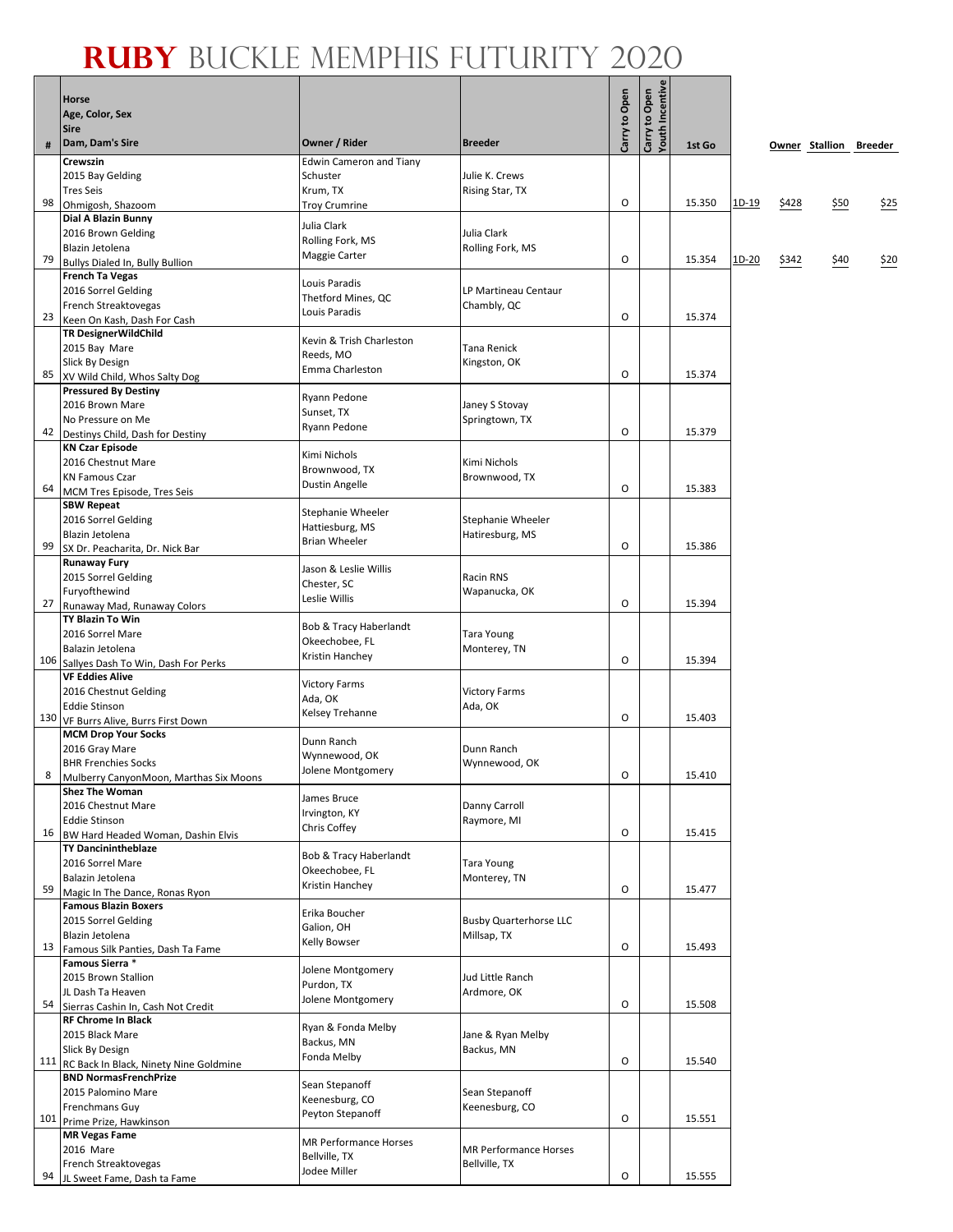# **Ruby** Buckle Memphis Futurity 2020

|     | <b>Horse</b>                                                       |                                       |                                   |               | Carry to Open<br>Youth Incentive |        |        |         |             |                        |
|-----|--------------------------------------------------------------------|---------------------------------------|-----------------------------------|---------------|----------------------------------|--------|--------|---------|-------------|------------------------|
|     | Age, Color, Sex                                                    |                                       |                                   |               |                                  |        |        |         |             |                        |
|     | <b>Sire</b><br>Dam, Dam's Sire                                     | Owner / Rider                         | <b>Breeder</b>                    | Carry to Open |                                  |        |        |         |             |                        |
| #   | <b>Knock Ya Socks Off</b>                                          |                                       |                                   |               |                                  | 1st Go |        |         |             | Owner Stallion Breeder |
|     | 2016 Bay Gelding                                                   | Stephanie Newman                      | <b>Lyndsey Myers</b>              |               |                                  |        |        |         |             |                        |
|     | <b>BHR Frenchies Socks</b>                                         | Rapid City, SD<br>Stephanie Newman    | Tolar, TX                         |               |                                  |        |        |         |             |                        |
| 82  | Special Dream Dash, Dash For Perks<br><b>MCM NotDunnStreakin</b>   |                                       |                                   | O             |                                  | 15.562 |        |         |             |                        |
|     | 2016 Sorrel Mare                                                   | Danielle Collier                      | Matt & Bendi Dunn                 |               |                                  |        |        |         |             |                        |
|     | A Streak Of Fling                                                  | Hempstead, TX                         | Bismarck, MO                      |               |                                  |        |        |         |             |                        |
|     | 131 Mulberry Canyon Moon, Marthas Six Moons                        | <b>Brandon Cullins</b>                |                                   | O             |                                  | 15.562 |        |         |             |                        |
|     | <b>Flingin Roses</b>                                               | Rosemary Harrison                     |                                   |               |                                  |        |        |         |             |                        |
|     | 2016 Bay Roan Stallion<br>A Streak Of Fling                        | Maysville, OK                         | Bo Hill<br>Dodge City, KS         |               |                                  |        |        |         |             |                        |
| 105 | Dancing Rose Lady, Disco Jerry                                     | <b>Tyler Rivette</b>                  |                                   | 0             |                                  | 15.563 |        |         |             |                        |
|     | <b>Pressure Of A Storm</b>                                         | Shannon Jackson                       |                                   |               |                                  |        |        |         |             |                        |
|     | 2016 Sorrel Mare                                                   | Scottsboro, AL                        | Martha Jean Reeves                |               |                                  |        |        |         |             |                        |
| 24  | No Pressure On Me<br>Whippersnappersnorty, Snorty Lena             | Abbey Jo Kilgore                      | Weatherford, TX                   | O             |                                  | 15.566 |        |         |             |                        |
|     | <b>Shawne Streakin Jet</b>                                         |                                       |                                   |               |                                  |        |        |         |             |                        |
|     | 2015 Bay Roan Stallion                                             | Shawne Streakin Jet LLC<br>Wayne, OK  | Lisa Fulton                       |               |                                  |        |        |         |             |                        |
|     | A Streak Of Fling                                                  | Ceri Ward                             | Valentine, NE                     | 0             |                                  | 15.583 |        |         |             |                        |
|     | 128 Wild Shawne Lace, Shawne Bug<br>Al Cappone*                    |                                       |                                   |               |                                  |        |        |         |             |                        |
|     | 2016 Sorrel Stallion                                               | Nickelbar Ranch LLC                   | Thomas Ranch/ Harry Thomas        |               |                                  |        |        |         |             |                        |
|     | Shawne Bug Leo                                                     | San Angelo, TX<br>Dustin Angelle      | Harrold, SD                       |               |                                  |        |        |         |             |                        |
|     | 120 TR Double Cash, Texas High Dasher                              |                                       |                                   | O             |                                  | 15.618 |        |         |             |                        |
|     | <b>VF Cream Rises</b><br>2016 Sorrel Mare                          | Ademir Jose Rorato                    | <b>Victory Farms</b>              |               |                                  |        |        |         |             |                        |
|     | <b>Eddie Stinson</b>                                               | Lexington, OK                         | Ada, OK                           |               |                                  |        |        |         |             |                        |
| 60  | Curiocity Corners, Silver Lucky Buck                               | Kelsey Treharne                       |                                   | O             |                                  | 15.632 |        |         |             |                        |
|     | <b>Toast Your Socks Off</b>                                        | Tesha Fredericks                      |                                   |               |                                  |        |        |         |             |                        |
|     | 2016 Sorrel Mare<br><b>BHR Frenchies Socks</b>                     | Weatherford, TX                       | <b>Lyndsey Myers</b><br>Tolar, TX |               |                                  |        |        |         |             |                        |
| 47  | Toast Your Bug, Raise Your Glass                                   | Molli Montgomery                      |                                   | O             |                                  | 15.665 | 2D-1   | \$3,443 | \$405       | \$203                  |
|     | <b>Me Flingin Diamonds</b>                                         | Limitless Performance Horses, LLC     |                                   |               |                                  |        |        |         |             |                        |
|     | 2016 Buckskin Mare                                                 | Dublin, TX                            | Cami Morgan                       |               |                                  |        |        |         |             |                        |
| 68  | A Streak Of Fling<br>Sister Golden Bug, Runaway Bug                | <b>Billie Ann Harmon</b>              | Westville, FL                     | O             |                                  | 15.676 | 2D-2   | \$2,295 | \$270       | \$135                  |
|     | <b>Red Ryon Red Ryon</b>                                           |                                       |                                   |               |                                  |        |        |         |             |                        |
|     | 2016 Gelding                                                       | Kathy Donegan<br>Bluff Dale, TX       | Kathy Donegan                     |               |                                  |        |        |         |             |                        |
| 91  | The Red Dasher                                                     | Lacey Harmon                          | <b>Bluff Dale, TX</b>             |               |                                  | 15.680 | 2D-3   | \$1,492 | \$176       | \$88                   |
|     | Miss Firewater Ryon, Fire Water Flit<br><b>Slick Just Got Real</b> |                                       |                                   |               |                                  |        |        |         |             |                        |
|     | 2016 Gray Gelding                                                  | <b>Brandi Geiger</b><br>Williston, FL | Sondra Lea Heine                  |               |                                  |        |        |         |             |                        |
|     | Slick By Design                                                    | Rylee Elliott-Howell                  | Campbell, TX                      | O             |                                  |        |        |         |             |                        |
|     | 92 Lavish Eyes, Mr Eye Opener<br>She Pays The Piper                |                                       |                                   |               |                                  | 15.698 | $2D-4$ | \$1,148 | \$135       | \$68                   |
|     | 2015 Sorrel Mare                                                   | Thomas & Lainee Sampson               | Lainee Sampson                    |               |                                  |        |        |         |             |                        |
|     | Irish Pay                                                          | Interior, SD<br>Lainee Sampson        | Interior, SD                      |               |                                  |        |        |         |             |                        |
| 22  | NF French Kizz, French                                             |                                       |                                   | O             |                                  | 15.707 | $2D-5$ | \$803   | \$95        | 547                    |
|     | <b>Design To Flash</b><br>2016 Bay Gelding                         | Pattie Marshall                       | Pattie Marshall                   |               |                                  |        |        |         |             |                        |
|     | Slick By Design                                                    | Plainwell, MI                         | Plainwell, MI                     |               |                                  |        |        |         |             |                        |
|     | 83 Flashy Ms Ease, First To Flash                                  | Kaily Scoy                            |                                   | $\mathsf O$   |                                  | 15.719 | $2D-6$ | \$689   | <u>\$81</u> | <u>\$41</u>            |
|     | <b>Lethal by Design</b><br>2016 Bay Mare                           | Paige Brauer                          | <b>Birgit Self</b>                |               |                                  |        |        |         |             |                        |
|     | Slick by Design                                                    | Belleville, IL                        | Pilot Point, TX                   |               |                                  |        |        |         |             |                        |
| 12  | TR Miss Graygun, Playgun                                           | Paige Brauer                          |                                   | O             |                                  | 15.724 | $2D-7$ | \$574   | \$68        | $\frac{$34}{}$         |
|     | <b>Dashin French Socks</b>                                         | Suade Furr                            |                                   |               |                                  |        |        |         |             |                        |
|     | 2016 Mare<br><b>BHR Frenchies Socks</b>                            | Boerne, TX                            | Michelle Blanchet<br>Rosedale, LA |               |                                  |        |        |         |             |                        |
| 81  | Jess Dashin For Cash, Visionarian                                  | Suade Furr                            |                                   | $\mathsf O$   |                                  | 15.768 | 2D-8   | \$459   | 554         | 527                    |
|     | This Lady Takin Cash                                               | Kayla Copenhaver                      |                                   |               |                                  |        |        |         |             |                        |
|     | 2015 Chestnut Mare                                                 | Saint James, MO                       | Ron Reed                          |               |                                  |        |        |         |             |                        |
|     | Aint Seen Nothin Yet<br>18 Fuels Billy Jean, Oklahoma Fuel         | Kayla Copenhaver                      | Lawrence, KS                      | O             |                                  | 15.785 | $2D-9$ | \$344   | \$41        | \$20                   |
|     | <b>Blazinredrhinestones</b>                                        |                                       |                                   |               |                                  |        |        |         |             |                        |
|     | 2015 Sorrel Mare                                                   | Linda Jett Mosley<br>Vidalia, GA      | Dale E. Reed                      |               |                                  |        |        |         |             |                        |
| 36  | Blazin Jetolena                                                    | <b>Troy Crumrine</b>                  | Powathan, OA                      | O             |                                  | 15.801 | 2D-10  | \$230   | \$27        | 514                    |
|     | Dyna Rae Honor, Jet of Honor<br><b>Sissys Slick Design</b>         |                                       |                                   |               |                                  |        |        |         |             |                        |
|     | 2015 Bay Stallion                                                  | Southern Rose Ranch<br>Pelzer, SC     | Southern Rose Ranch               |               |                                  |        |        |         |             |                        |
|     | Slick By Design                                                    | Mike Green                            | Pelzer, SC                        |               |                                  |        |        |         |             |                        |
|     | 102 Sissys Little Coin, Packin Sixes                               |                                       |                                   | O             |                                  | 15.815 |        |         |             |                        |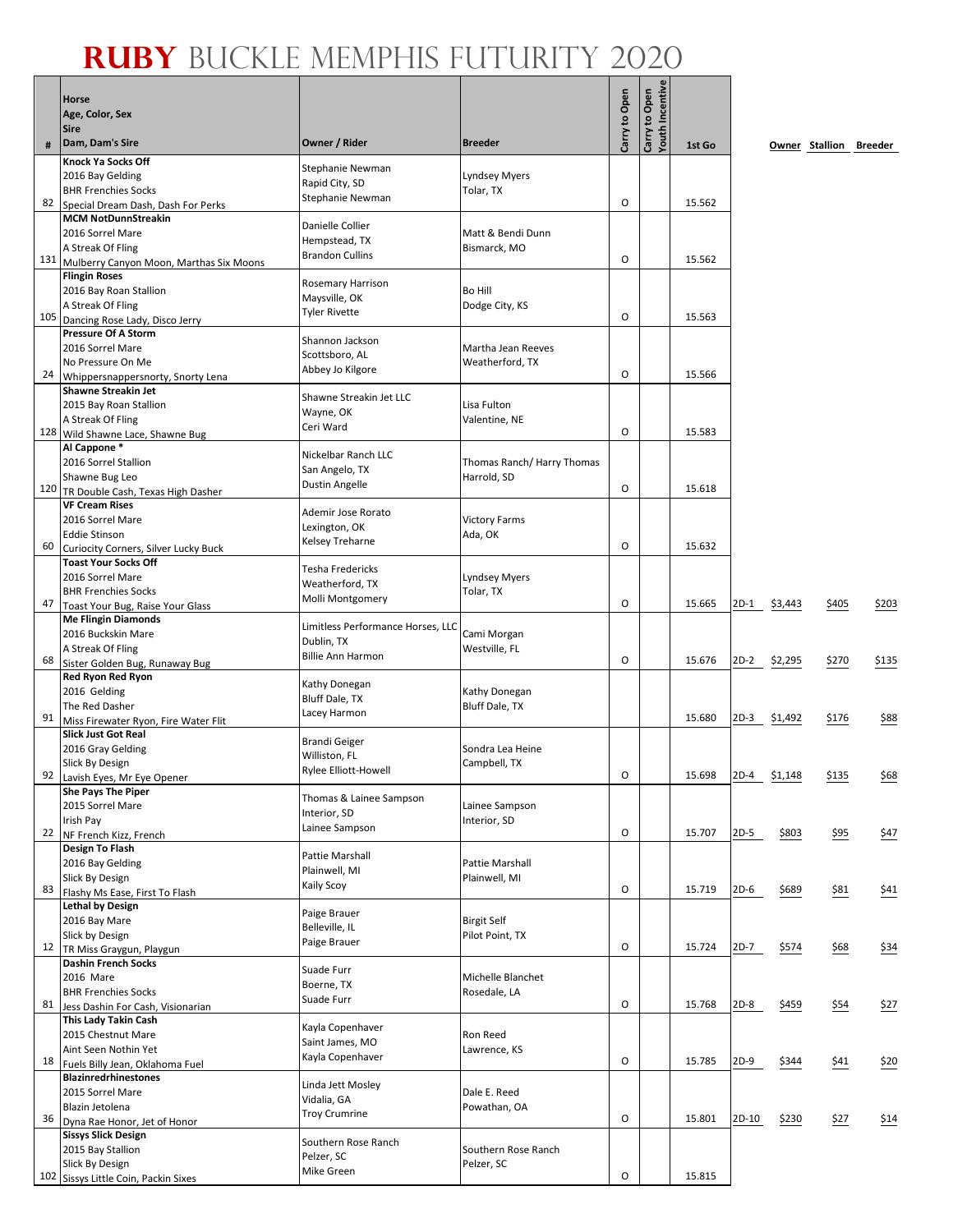# **Ruby** Buckle Memphis Futurity 2020

| Youth Incentive<br>Carry to Open<br>Carry to Open<br>Age, Color, Sex<br><b>Sire</b><br>Owner / Rider<br>Dam, Dam's Sire<br><b>Breeder</b><br>#<br><b>Magnolia Moonshine</b><br>Bobbi Heller<br>2016 Chestnut Mare<br><b>Brittany Tonozzi</b><br>Victoria, TX<br>A Guy With Proof<br>Lampasas, TX<br><b>Brittany Tonozzi</b><br>O<br>58<br>Willaw Wisp Moon, Runnerelse<br>Leadthewaytovegas<br>Randy & Sherell Davis<br>2015 Sorrel Gelding<br>Sherri Cass<br>Blanchard, OK<br>French Streaktovegas<br>Pierre, SD<br><b>Sherell Davis</b><br>39<br>CD Special, Special Leader<br>Aintseennaughtyyet<br>Slash S Ranch<br>2016 Bay Gelding<br>Jim & Darlene Pollard<br>Belcher, LA<br>Aint Seen Nothin Yet<br>Rush Springs, OK<br>Kyndal Schley<br>O<br>34<br>Miss Pecos Brown, My Leroy Brown<br>French Wasabi<br>Jennifer McGraw<br>2015 Sorrel Geldiing<br>Kim Landry<br>Ocala, FL<br><b>BHR Frenchies Socks</b><br>Starke, FL<br>Rylee Elliott<br>O<br>48<br>Bells Contender, Title Contender<br><b>Cains Mary Etta</b><br>James David and Renee Cain<br>2016 Bay Mare<br>James David and Renee Cain<br>Dry Creek, LA<br><b>JB Proud N Famous</b><br>Dry Creek, LA<br>Dustin Angelle<br>O<br>32<br>NF Guys Tarita, Frenchmans Guy<br>Shesadesignerteddy<br>Emma Abbott<br>2015 Bay Mare<br>Savannah Reeves<br>Bluff Dale, TX<br>Slick By Design<br>Cross Plains, TX<br>Emma Abbott<br>O<br>96 |        |
|-------------------------------------------------------------------------------------------------------------------------------------------------------------------------------------------------------------------------------------------------------------------------------------------------------------------------------------------------------------------------------------------------------------------------------------------------------------------------------------------------------------------------------------------------------------------------------------------------------------------------------------------------------------------------------------------------------------------------------------------------------------------------------------------------------------------------------------------------------------------------------------------------------------------------------------------------------------------------------------------------------------------------------------------------------------------------------------------------------------------------------------------------------------------------------------------------------------------------------------------------------------------------------------------------------------------------------------------------------------------------------------------------|--------|
|                                                                                                                                                                                                                                                                                                                                                                                                                                                                                                                                                                                                                                                                                                                                                                                                                                                                                                                                                                                                                                                                                                                                                                                                                                                                                                                                                                                                 |        |
|                                                                                                                                                                                                                                                                                                                                                                                                                                                                                                                                                                                                                                                                                                                                                                                                                                                                                                                                                                                                                                                                                                                                                                                                                                                                                                                                                                                                 | 1st Go |
|                                                                                                                                                                                                                                                                                                                                                                                                                                                                                                                                                                                                                                                                                                                                                                                                                                                                                                                                                                                                                                                                                                                                                                                                                                                                                                                                                                                                 |        |
|                                                                                                                                                                                                                                                                                                                                                                                                                                                                                                                                                                                                                                                                                                                                                                                                                                                                                                                                                                                                                                                                                                                                                                                                                                                                                                                                                                                                 |        |
|                                                                                                                                                                                                                                                                                                                                                                                                                                                                                                                                                                                                                                                                                                                                                                                                                                                                                                                                                                                                                                                                                                                                                                                                                                                                                                                                                                                                 | 15.819 |
|                                                                                                                                                                                                                                                                                                                                                                                                                                                                                                                                                                                                                                                                                                                                                                                                                                                                                                                                                                                                                                                                                                                                                                                                                                                                                                                                                                                                 |        |
|                                                                                                                                                                                                                                                                                                                                                                                                                                                                                                                                                                                                                                                                                                                                                                                                                                                                                                                                                                                                                                                                                                                                                                                                                                                                                                                                                                                                 |        |
|                                                                                                                                                                                                                                                                                                                                                                                                                                                                                                                                                                                                                                                                                                                                                                                                                                                                                                                                                                                                                                                                                                                                                                                                                                                                                                                                                                                                 | 15.834 |
|                                                                                                                                                                                                                                                                                                                                                                                                                                                                                                                                                                                                                                                                                                                                                                                                                                                                                                                                                                                                                                                                                                                                                                                                                                                                                                                                                                                                 |        |
|                                                                                                                                                                                                                                                                                                                                                                                                                                                                                                                                                                                                                                                                                                                                                                                                                                                                                                                                                                                                                                                                                                                                                                                                                                                                                                                                                                                                 |        |
|                                                                                                                                                                                                                                                                                                                                                                                                                                                                                                                                                                                                                                                                                                                                                                                                                                                                                                                                                                                                                                                                                                                                                                                                                                                                                                                                                                                                 | 15.838 |
|                                                                                                                                                                                                                                                                                                                                                                                                                                                                                                                                                                                                                                                                                                                                                                                                                                                                                                                                                                                                                                                                                                                                                                                                                                                                                                                                                                                                 |        |
|                                                                                                                                                                                                                                                                                                                                                                                                                                                                                                                                                                                                                                                                                                                                                                                                                                                                                                                                                                                                                                                                                                                                                                                                                                                                                                                                                                                                 |        |
|                                                                                                                                                                                                                                                                                                                                                                                                                                                                                                                                                                                                                                                                                                                                                                                                                                                                                                                                                                                                                                                                                                                                                                                                                                                                                                                                                                                                 | 15.842 |
|                                                                                                                                                                                                                                                                                                                                                                                                                                                                                                                                                                                                                                                                                                                                                                                                                                                                                                                                                                                                                                                                                                                                                                                                                                                                                                                                                                                                 |        |
|                                                                                                                                                                                                                                                                                                                                                                                                                                                                                                                                                                                                                                                                                                                                                                                                                                                                                                                                                                                                                                                                                                                                                                                                                                                                                                                                                                                                 |        |
|                                                                                                                                                                                                                                                                                                                                                                                                                                                                                                                                                                                                                                                                                                                                                                                                                                                                                                                                                                                                                                                                                                                                                                                                                                                                                                                                                                                                 | 15.864 |
|                                                                                                                                                                                                                                                                                                                                                                                                                                                                                                                                                                                                                                                                                                                                                                                                                                                                                                                                                                                                                                                                                                                                                                                                                                                                                                                                                                                                 |        |
|                                                                                                                                                                                                                                                                                                                                                                                                                                                                                                                                                                                                                                                                                                                                                                                                                                                                                                                                                                                                                                                                                                                                                                                                                                                                                                                                                                                                 |        |
| Shes Free To Flame, Flaming Fire Water                                                                                                                                                                                                                                                                                                                                                                                                                                                                                                                                                                                                                                                                                                                                                                                                                                                                                                                                                                                                                                                                                                                                                                                                                                                                                                                                                          | 15.877 |
| <b>Missin No Sixes</b><br>Ashley Weldon<br>2016 Gray Gelding<br><b>Gary Hess</b>                                                                                                                                                                                                                                                                                                                                                                                                                                                                                                                                                                                                                                                                                                                                                                                                                                                                                                                                                                                                                                                                                                                                                                                                                                                                                                                |        |
| Waynetown, IN<br><b>Sixes Liaison</b><br>North East, Pennsylvania<br>Ashley Weldon                                                                                                                                                                                                                                                                                                                                                                                                                                                                                                                                                                                                                                                                                                                                                                                                                                                                                                                                                                                                                                                                                                                                                                                                                                                                                                              |        |
| 0<br>74<br>La Futura Miss, Feature Mr. Jess                                                                                                                                                                                                                                                                                                                                                                                                                                                                                                                                                                                                                                                                                                                                                                                                                                                                                                                                                                                                                                                                                                                                                                                                                                                                                                                                                     | 15.889 |
| JJ Carrizzo Fire Bug<br>Dorminy Plantation<br>2016 Chestnut Gelding<br>Sandra Fulghum                                                                                                                                                                                                                                                                                                                                                                                                                                                                                                                                                                                                                                                                                                                                                                                                                                                                                                                                                                                                                                                                                                                                                                                                                                                                                                           |        |
| Fitzgerald, GA<br>Carrizzo<br>Lavonia, GA<br>Roger Odom                                                                                                                                                                                                                                                                                                                                                                                                                                                                                                                                                                                                                                                                                                                                                                                                                                                                                                                                                                                                                                                                                                                                                                                                                                                                                                                                         |        |
| O<br>19<br>Admire My Fire, Turn N Fire                                                                                                                                                                                                                                                                                                                                                                                                                                                                                                                                                                                                                                                                                                                                                                                                                                                                                                                                                                                                                                                                                                                                                                                                                                                                                                                                                          | 15.902 |
| UX Check Jess Or No<br>Kaley Wilkerson<br>2016 Palomino Gelding<br>Marlin & Jinx Maude                                                                                                                                                                                                                                                                                                                                                                                                                                                                                                                                                                                                                                                                                                                                                                                                                                                                                                                                                                                                                                                                                                                                                                                                                                                                                                          |        |
| Montgomery City, MO<br>French Streakin Jess<br>Hermosa, SD<br>Kaley Wilkerson                                                                                                                                                                                                                                                                                                                                                                                                                                                                                                                                                                                                                                                                                                                                                                                                                                                                                                                                                                                                                                                                                                                                                                                                                                                                                                                   |        |
| O<br>61<br>UX Frenchmans Kimmie, Frenchmans Guy                                                                                                                                                                                                                                                                                                                                                                                                                                                                                                                                                                                                                                                                                                                                                                                                                                                                                                                                                                                                                                                                                                                                                                                                                                                                                                                                                 | 15.955 |
| Pressure on A High<br>Clayton Hayden<br>Erika Ashley<br>2016 Sorrel Mare                                                                                                                                                                                                                                                                                                                                                                                                                                                                                                                                                                                                                                                                                                                                                                                                                                                                                                                                                                                                                                                                                                                                                                                                                                                                                                                        |        |
| Milledgeville, GA<br>Krum, TX<br>No Pressure on Me<br>Ryann Pedone                                                                                                                                                                                                                                                                                                                                                                                                                                                                                                                                                                                                                                                                                                                                                                                                                                                                                                                                                                                                                                                                                                                                                                                                                                                                                                                              |        |
| O<br>125<br>A Midnight High, All Night High<br><b>Gunnin For Vegas</b>                                                                                                                                                                                                                                                                                                                                                                                                                                                                                                                                                                                                                                                                                                                                                                                                                                                                                                                                                                                                                                                                                                                                                                                                                                                                                                                          | 15.974 |
| Lee Standeford<br>2016 Chestnut Mare<br>Karissa Wyeth                                                                                                                                                                                                                                                                                                                                                                                                                                                                                                                                                                                                                                                                                                                                                                                                                                                                                                                                                                                                                                                                                                                                                                                                                                                                                                                                           |        |
| Atlanta, IN<br>North Salem, IN<br>French Streaktovegas<br>Krista Standeford                                                                                                                                                                                                                                                                                                                                                                                                                                                                                                                                                                                                                                                                                                                                                                                                                                                                                                                                                                                                                                                                                                                                                                                                                                                                                                                     |        |
| 0<br>17<br>Hollywood Gunnit, Gunsmoke Fritz<br>RH Eyes Firen On Fame                                                                                                                                                                                                                                                                                                                                                                                                                                                                                                                                                                                                                                                                                                                                                                                                                                                                                                                                                                                                                                                                                                                                                                                                                                                                                                                            | 16.062 |
| Ron Hesselgesser<br>Ron Hesselgesser<br>2016 Bay Mare<br>New Castle, PA                                                                                                                                                                                                                                                                                                                                                                                                                                                                                                                                                                                                                                                                                                                                                                                                                                                                                                                                                                                                                                                                                                                                                                                                                                                                                                                         |        |
| This Fame Is On Fire<br>New Castle, PA<br><b>Brandon Cullins</b><br>0                                                                                                                                                                                                                                                                                                                                                                                                                                                                                                                                                                                                                                                                                                                                                                                                                                                                                                                                                                                                                                                                                                                                                                                                                                                                                                                           | 16.074 |
| 113 Velvet Stuff, Mystic Eye<br><b>Eddie BJ</b>                                                                                                                                                                                                                                                                                                                                                                                                                                                                                                                                                                                                                                                                                                                                                                                                                                                                                                                                                                                                                                                                                                                                                                                                                                                                                                                                                 |        |
| Stacy A. Bason<br><b>Victory Farms</b><br>2015 Sorrel Gelding<br>Tularosa, NM                                                                                                                                                                                                                                                                                                                                                                                                                                                                                                                                                                                                                                                                                                                                                                                                                                                                                                                                                                                                                                                                                                                                                                                                                                                                                                                   |        |
| <b>Eddie Stinson</b><br>Ada, OK<br>Dakota Danley<br>9<br>O                                                                                                                                                                                                                                                                                                                                                                                                                                                                                                                                                                                                                                                                                                                                                                                                                                                                                                                                                                                                                                                                                                                                                                                                                                                                                                                                      | 16.076 |
| Royal Sisters Hot, Royal Quick Dash<br><b>Chularitas Fling</b>                                                                                                                                                                                                                                                                                                                                                                                                                                                                                                                                                                                                                                                                                                                                                                                                                                                                                                                                                                                                                                                                                                                                                                                                                                                                                                                                  |        |
| Amanda & Paul Eaves<br>2015 Bay Roan Gelding<br><b>Utah State University</b><br>Millsap, TX                                                                                                                                                                                                                                                                                                                                                                                                                                                                                                                                                                                                                                                                                                                                                                                                                                                                                                                                                                                                                                                                                                                                                                                                                                                                                                     |        |
| A Streak Of Fling<br>Logan, UT<br>Amanda Eaves<br>0<br>35                                                                                                                                                                                                                                                                                                                                                                                                                                                                                                                                                                                                                                                                                                                                                                                                                                                                                                                                                                                                                                                                                                                                                                                                                                                                                                                                       | 16.125 |
| Chularita Hickory, Bingo Hickory<br>Fols Blazin By Ya                                                                                                                                                                                                                                                                                                                                                                                                                                                                                                                                                                                                                                                                                                                                                                                                                                                                                                                                                                                                                                                                                                                                                                                                                                                                                                                                           |        |
| <b>Busby Quarterhorse LLC</b><br>2015 Sorrel Stallion<br><b>Busby Quarterhorse LLC</b><br>Millsap, TX                                                                                                                                                                                                                                                                                                                                                                                                                                                                                                                                                                                                                                                                                                                                                                                                                                                                                                                                                                                                                                                                                                                                                                                                                                                                                           |        |
| Blazin Jetolena<br>Millsap, TX<br>Sabra O'Quinn<br>O<br>5                                                                                                                                                                                                                                                                                                                                                                                                                                                                                                                                                                                                                                                                                                                                                                                                                                                                                                                                                                                                                                                                                                                                                                                                                                                                                                                                       | 16.126 |
| Fols Dream Of Cash, Takin On The Cash<br>Nehi Socks                                                                                                                                                                                                                                                                                                                                                                                                                                                                                                                                                                                                                                                                                                                                                                                                                                                                                                                                                                                                                                                                                                                                                                                                                                                                                                                                             |        |
| Barbara Morgan<br>2016 Sorrel Gelding<br>Donna Morgan Martin<br>Atmore, AL                                                                                                                                                                                                                                                                                                                                                                                                                                                                                                                                                                                                                                                                                                                                                                                                                                                                                                                                                                                                                                                                                                                                                                                                                                                                                                                      |        |
| <b>BHR Frenchies Socks</b><br>Atmore, AL<br>Cody Bauserman<br>0<br>115 BA Runner Ta Fame, Dash Ta Fame                                                                                                                                                                                                                                                                                                                                                                                                                                                                                                                                                                                                                                                                                                                                                                                                                                                                                                                                                                                                                                                                                                                                                                                                                                                                                          | 16.136 |
| <b>Fast N Frosty Fling</b>                                                                                                                                                                                                                                                                                                                                                                                                                                                                                                                                                                                                                                                                                                                                                                                                                                                                                                                                                                                                                                                                                                                                                                                                                                                                                                                                                                      |        |
| Coy & Maesa Kummer<br>2015 Bay Roan Mare<br>Monica McClung<br>Briggsdale, CO                                                                                                                                                                                                                                                                                                                                                                                                                                                                                                                                                                                                                                                                                                                                                                                                                                                                                                                                                                                                                                                                                                                                                                                                                                                                                                                    |        |
| A Streak Of Fling<br>May, OK<br>Maesa Kummer<br>0<br>73<br>Bugs With Frosting, Dash Ta Fame                                                                                                                                                                                                                                                                                                                                                                                                                                                                                                                                                                                                                                                                                                                                                                                                                                                                                                                                                                                                                                                                                                                                                                                                                                                                                                     | 16.148 |
| <b>Slick French Mimosa</b>                                                                                                                                                                                                                                                                                                                                                                                                                                                                                                                                                                                                                                                                                                                                                                                                                                                                                                                                                                                                                                                                                                                                                                                                                                                                                                                                                                      |        |
| Wendie Scheidle<br>2016 Mare<br>Shannon Akerstorm<br>French Village, MO                                                                                                                                                                                                                                                                                                                                                                                                                                                                                                                                                                                                                                                                                                                                                                                                                                                                                                                                                                                                                                                                                                                                                                                                                                                                                                                         |        |
| Slick By Design<br>Potter Valley, CA<br>Wendie Scheidle<br>112 Native French Girl, Frenchmans Guy                                                                                                                                                                                                                                                                                                                                                                                                                                                                                                                                                                                                                                                                                                                                                                                                                                                                                                                                                                                                                                                                                                                                                                                                                                                                                               | 16.149 |

**<u>Owner Stallion Breeder</u>**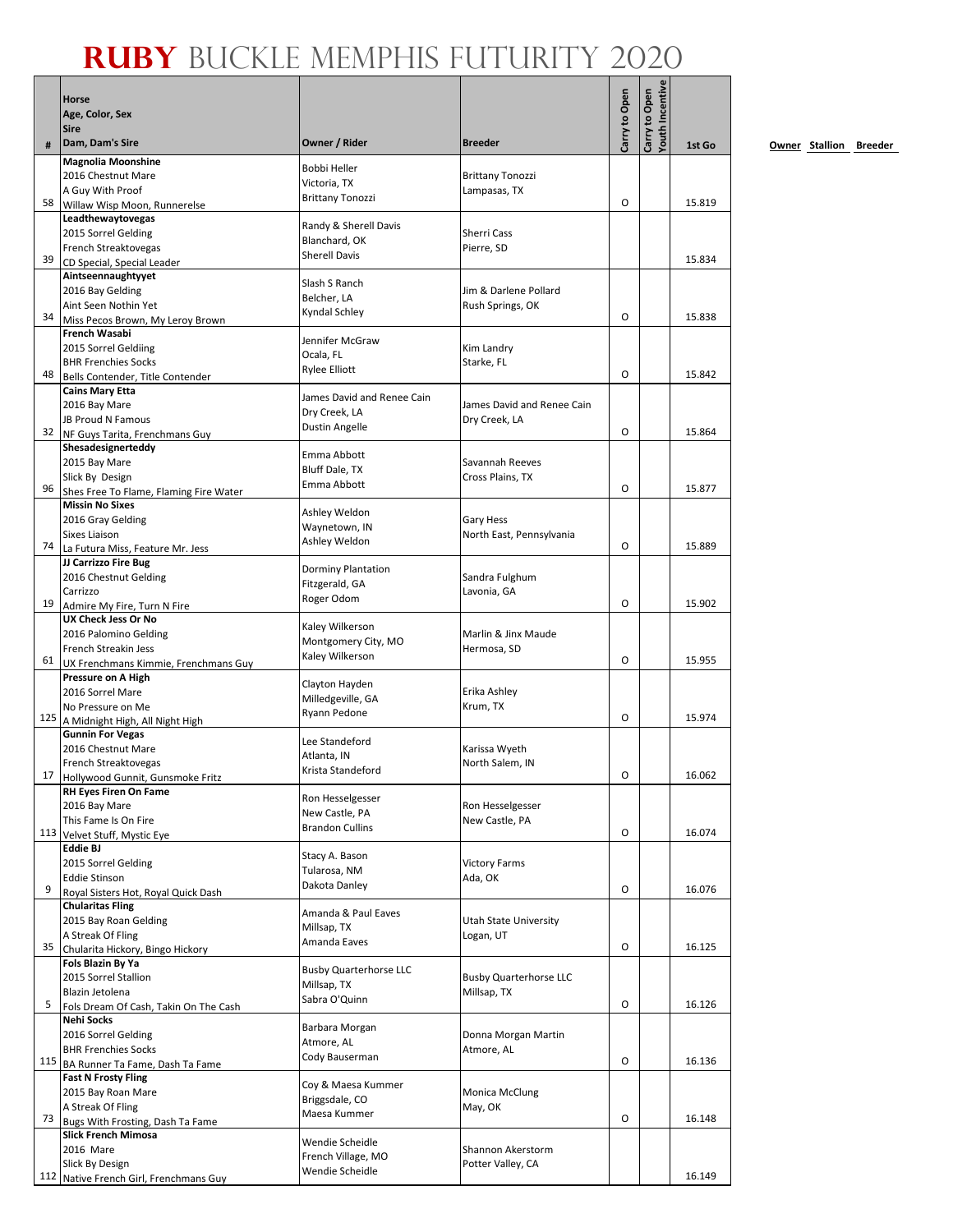|     | <b>Horse</b>                                                    |                                     |                                      |               | Youth Incentive |        |
|-----|-----------------------------------------------------------------|-------------------------------------|--------------------------------------|---------------|-----------------|--------|
|     | Age, Color, Sex                                                 |                                     |                                      | Carry to Open | Carry to Open   |        |
|     | <b>Sire</b>                                                     |                                     |                                      |               |                 |        |
|     | Dam, Dam's Sire                                                 | Owner / Rider                       | <b>Breeder</b>                       |               |                 | 1st Go |
|     | <b>Dancin Streak</b>                                            | Mandi Jo Fox                        |                                      |               |                 |        |
|     | 2015 Sorrel Gelding<br>A Streak Of Fling                        | Hempstead, TX                       | Julie Wetering<br>Parker, SD         |               |                 |        |
|     | 71 French Dana Girl, Frenchmans Guy                             | Mandi Jo Fox                        |                                      | O             |                 | 16.195 |
|     | Sinaloa Stinson                                                 | Tricia Aldridge                     |                                      |               |                 |        |
|     | 2016 Bay Gelding                                                | Sanger, TX                          | <b>Victory Farms</b>                 |               |                 |        |
| 45  | <b>Eddie Stinson</b>                                            | Tricia Aldridge                     | Ada, OK                              | O             |                 | 16.220 |
|     | Momaimacominhome, Corona Cartel<br><b>Designed To Gab</b>       |                                     |                                      |               |                 |        |
|     | 2016 Black Mare                                                 | Lee Pedone<br>Sunset, TX            | Kathy Donegan                        |               |                 |        |
|     | Slick By Design                                                 | Ryann Pedone                        | Bluff Dale, TX                       |               |                 |        |
| 43  | BA Tee It Up Ta Fame, Dash Ta Fame<br>High Road Ta Fame *       |                                     |                                      | O             |                 | 16.228 |
|     | 2015 Brown Stallion                                             | Chuck & Mary Crago                  | Chuck & Mary Crago                   |               |                 |        |
|     | Dash Ta Fame                                                    | Belle Fourche, SD                   | Belle Fourche, SD                    |               |                 |        |
| 87  | CM Bubblin Dynamite, CM Dynamite Frost<br><b>Da Sani</b>        | Jade Crago                          |                                      | O             |                 | 16.246 |
|     | 2015 Sorrel Mare                                                | <b>Mike Stephens</b>                | Chad Hart                            |               |                 |        |
|     | Fire Water Canyon                                               | Covington, LA                       | Royston, GA                          |               |                 |        |
|     | 123 Streakin Moonlight, Streakin Six                            | Cambrie Delaune                     |                                      | O             |                 | 16.248 |
|     | <b>KN First Slick Chick</b>                                     | Tricia Aldridge                     |                                      |               |                 |        |
|     | 2016 Palomino Mare<br>Slick By Design                           | Sanger, TX                          | Kimi Nichols<br>Brownwood, TX        |               |                 |        |
| 86  | Vanishing Frenchgirl, Frenchmans Guy                            | Tricia Aldridge                     |                                      | O             |                 | 16.265 |
|     | A Signature Firewater                                           | Whitney Bradford                    |                                      |               |                 |        |
|     | 2015 Gray Gelding                                               | Kenett, MO                          | Tera Barks                           |               |                 |        |
|     | <b>Firewater Canyon</b><br>110 Sheza Fast Chaz, Heza Fast Man   | Whitney Bradford                    | Dexter, MO                           | O             |                 | 16.356 |
|     | <b>Assuredly Slick</b>                                          |                                     |                                      |               |                 |        |
|     | 2016 Sorrel Gelding                                             | Kim Squires                         | Kim Squires                          |               |                 |        |
|     | Slick By Design                                                 | Carnegie, OK<br>Ceri Ward           | Carnegie, OK                         |               |                 |        |
| 55  | Nothing Assured, Honors A Bounding<br><b>Dynamos Wonder RRR</b> |                                     |                                      | O             |                 | 16.389 |
|     | 2015 Palomino Mare                                              | Kayla Coker                         | Sammy Gilbreath                      |               |                 |        |
|     | Dashin Dynamo                                                   | Greenville, AL<br>Kayla Coker       | Florence, AL                         |               |                 |        |
|     | 100 Drifting Wonder RRR, CMG Wonder Smoke                       |                                     |                                      | O             |                 | 16.390 |
|     | <b>WF Wahini Stinson</b><br>2016 Sorrel Gelding                 | Morgan Nay                          | <b>Victory Farms</b>                 |               |                 |        |
|     | <b>Eddie Stinson</b>                                            | Madison, IN                         | Ada, OK                              |               |                 |        |
| 108 | Wahini Jet Bug, Ninnekah Bug                                    | Morgan Nay                          |                                      | O             |                 | 16.404 |
|     | <b>Straight Up Smooth</b>                                       | Kristine & Josh Jacobsen            |                                      |               |                 |        |
|     | 2015 Buckskin Mare<br>A Smooth Guy                              | Weatherford, TX                     | Mike Oden Cattle Co.<br>Williams, AZ |               |                 |        |
|     | 69 UP Straight, Lean With Me                                    | Alexi Schaapveld                    |                                      | O             |                 | 16.411 |
|     | <b>Peaks and Valleys</b>                                        | Jaime Barrow                        |                                      |               |                 |        |
|     | 2015 Gray Mare                                                  | Snyder, TX                          | <b>Byron Forehand</b>                |               |                 |        |
| 21  | <b>Firewater Canyon</b><br>Go On Luck, Krimps Elmer             | Tara Lee Woodall                    | Green Cove Springs, FL               | 0             |                 | 16.421 |
|     | <b>Heza Fiery Fling</b>                                         | Delancey Enterprises, LLC           |                                      |               |                 |        |
|     | 2015 Bay Roan Stallion                                          | Cheyenne, WY                        | Ashley Hambrick                      |               |                 |        |
| 33  | A Streak Of Fling                                               | Christine DeRenzo                   | Webster Springs, WV                  | O             |                 | 16.490 |
|     | Sheza Firen Bully, Bully Bullion<br>Jets Rebel Yell             |                                     |                                      |               |                 |        |
|     | 2016 Mare                                                       | Alissa Flores<br>Laredo, TX         | <b>Busby Quarterhorse</b>            |               |                 |        |
|     | Blazin Jetolena                                                 | Suade Furr                          | Millsap, TX                          |               |                 |        |
| 117 | Rebs Little Fame, Dash Ta Fame<br><b>King Tyrone</b>            |                                     |                                      | O             |                 | 16.510 |
|     | 2015 Sorrel Stallion                                            | <b>Riverview Quarter Horses LLC</b> | Jessica Worley                       |               |                 |        |
|     | Blazin Jetolena                                                 | Little River, SC<br>Nicole Love     | Little River, SC                     |               |                 |        |
| 80  | From The Money Red, On The Money Red                            |                                     |                                      | O             |                 | 16.604 |
|     | <b>Shesa Crowd Pleaser</b><br>2016 Sorrel Mare                  | Priscilla Heyward                   | Frank Moore Jr                       |               |                 |        |
|     | Carrizzo                                                        | Prosperity, SC                      | Pendleton, SC                        |               |                 |        |
| 90  | Gracies Little Jewel, Streakin Jewel                            | Priscilla Heyward                   |                                      | O             |                 | 16.606 |
|     | <b>Kvs One Slick Jet</b>                                        | Kurt Vonn Stone                     |                                      |               |                 |        |
|     | 2016 Red Dun Gelding<br>Slick by Design                         | Lebanon, TN                         | Kurt Vann Stone<br>Lebanon, TN       |               |                 |        |
| 63  | SCF Daisy Duke, Special Defenition                              | Sierra Waldrep                      |                                      | O             |                 | 16.712 |
|     | <b>Streakin French Biankus</b>                                  | Double Nickel Ranch                 |                                      |               |                 |        |
|     | 2016 Mare<br>A Streak Of Fling                                  | Shepherd, TX                        | Suzanne Moran                        |               |                 |        |
| 41  | Biankus French Shasta, Captain Biankus                          | Kasey Moran                         | Shepherd, TX                         | O             |                 | 16.870 |
|     |                                                                 |                                     |                                      |               |                 |        |

**0wner Stallion Breeder**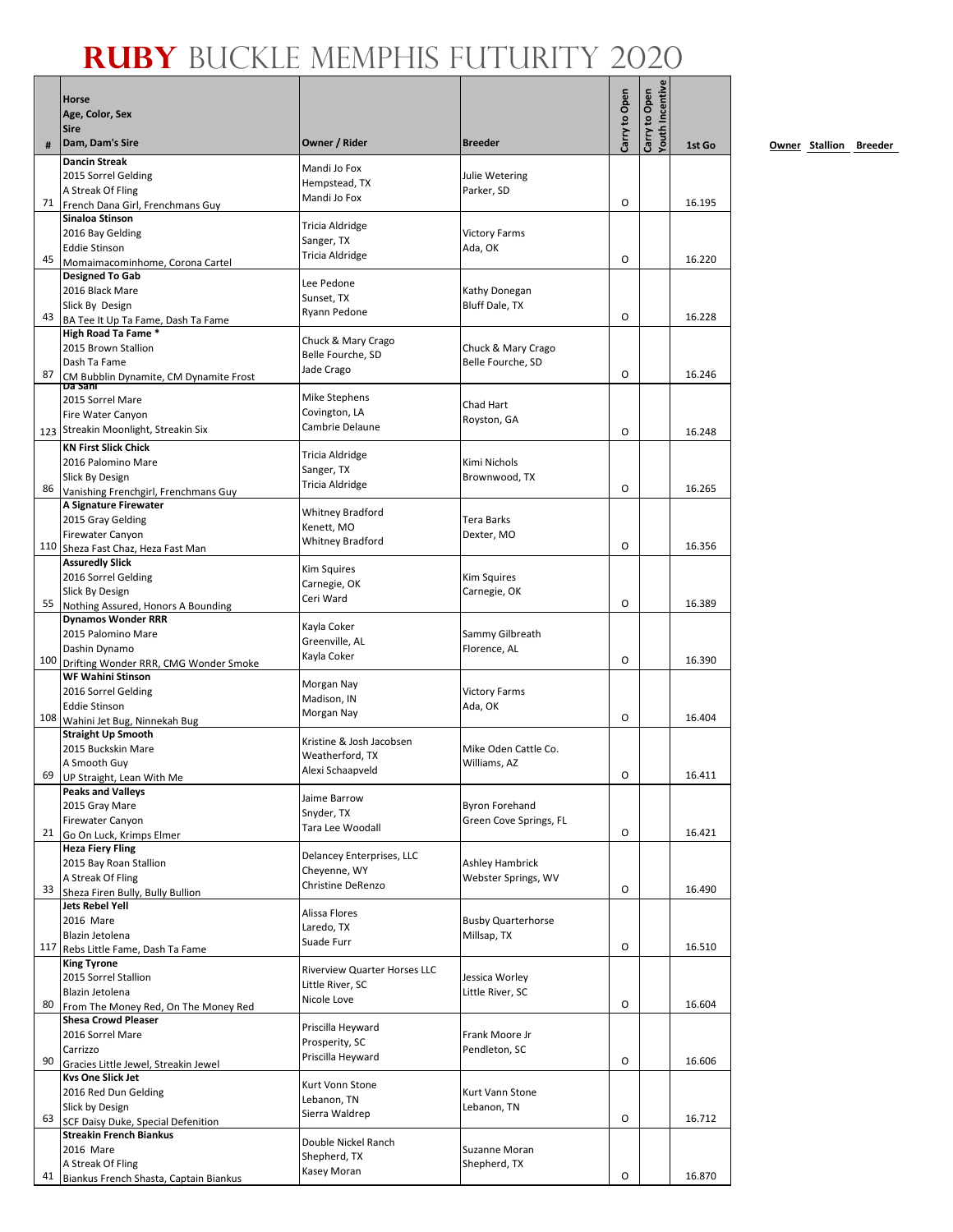|              | <b>Horse</b><br>Age, Color, Sex<br><b>Sire</b>                    |                                             |                                      | Carry to Open | Youth Incentive<br>Carry to Open |        |
|--------------|-------------------------------------------------------------------|---------------------------------------------|--------------------------------------|---------------|----------------------------------|--------|
| #            | Dam, Dam's Sire                                                   | Owner / Rider                               | <b>Breeder</b>                       |               |                                  | 1st Go |
|              | <b>Velma Kellie</b>                                               | Stephanie Newman                            |                                      |               |                                  |        |
|              | 2015 Sorrel Mare<br>Epic Leader                                   | Rapid City, SD                              | Kassie Mowry                         |               |                                  |        |
| $\mathbf{2}$ | Streakin Silvercreek, A Streak Of Fling                           | Lacey Harmon                                | Dublin, TX                           | O             |                                  | 16.943 |
|              | <b>Ritzy Ivory</b>                                                |                                             |                                      |               |                                  |        |
|              | 2016 Bay Mare                                                     | Sarah Sweringen<br>Ormond Beach, FL         | Zory Kuzyk                           |               |                                  |        |
| 84           | Ivory James                                                       | Jamie Hawkins                               | Lancaster, CA                        | O             |                                  | 17.119 |
|              | Gentle Autumn Rain, First Down Dash<br><b>TC My Kind Guy</b>      |                                             |                                      |               |                                  |        |
|              | 2016 Chestnut Gelding                                             | London Gorham                               | <b>Tiffany E Cooper</b>              |               |                                  |        |
|              | <b>BHR Frenchies Socks</b>                                        | Marengo, OH<br>Will Lear                    | Fair Grove, MO                       |               |                                  |        |
| 67           | KT Saucey Leader, Confederate Leader<br><b>KN Snap Back</b>       |                                             |                                      | O             |                                  | 20.183 |
|              | 2016 Sorrel Mare                                                  | Julien Veilleux                             | Nichols Stephen/ Kimi Nichols        |               |                                  |        |
|              | <b>Eddie Stinson</b>                                              | St-Alfred, QC<br>Caroline Boucher           | Brownwood, TX                        |               |                                  |        |
| 25           | KN Hankes Design Dila, Designer Red                               |                                             |                                      | 0             |                                  | 20.286 |
|              | <b>Sexy Lil Fritz</b><br>2015 Bay Mare                            | Kevin & Summer Kosel                        | Ron Reed                             |               |                                  |        |
|              | Aint Seen Nothin Yet                                              | Glenham, SD                                 | Lawrence, KS                         |               |                                  |        |
| 95           | Dallas Fritz Finale, Dallas Fritz                                 | Summer Kosel                                |                                      | O             |                                  | 20.430 |
|              | <b>Teasin Dat Guy</b>                                             | Katie Lindahl                               |                                      |               |                                  |        |
|              | 2016 Palomino Mare<br>Frenchmans Guy                              | Cannon Falls, MN                            | Katie Lindahl<br>Cannon Falls, MN    |               |                                  |        |
| 7            | Teasin Jetolena, Blazin Jetolena                                  | Molly Otto                                  |                                      | 0             |                                  | 20.472 |
|              | <b>Epic Hangover</b>                                              | Todd Holder                                 |                                      |               |                                  |        |
|              | 2016 Chestnut Mare                                                | Sparta, KY                                  | <b>Todd Holder</b>                   |               |                                  |        |
| 20           | <b>Epic Leader</b>                                                | Todd Holder                                 | Sparta, Ky                           | O             |                                  | 20.527 |
|              | Bloodymaryinatincan, Dash Ta Fame<br><b>Shez Got The Prize</b>    |                                             |                                      |               |                                  |        |
|              | 2016 Gray Mare                                                    | Meredith & Clay Oliver<br>Jefferson, SC     | <b>Stanley Weetona</b>               |               |                                  |        |
|              | Hez Our Secret                                                    | Clay Oliver                                 | Madill, OK                           |               |                                  |        |
|              | 103 First Prize Corona, Corona Cartel<br><b>Tres Leche</b>        |                                             |                                      | O             |                                  | 20.558 |
|              | 2016 Brown Mare                                                   | Marcie Laughrey                             | Michael Partin                       |               |                                  |        |
|              | <b>Tres Seis</b>                                                  | Athens, TX<br>Maggie Carter                 | Montalba, TX                         |               |                                  |        |
|              | 121 Easy On Liberty, Shazoom                                      |                                             |                                      | O             |                                  | 20.569 |
|              | <b>KN Shesa Epic Girl</b><br>2016 Sorrel Mare                     | Kimi Nichols                                | Kimi Nichols                         |               |                                  |        |
|              | Epic Leader                                                       | Brownwood, TX                               | Brownwood, TX                        |               |                                  |        |
| 51           | KN Shesa Regulargirl, Nothin But Cash                             | Kay Blandford                               |                                      | O             |                                  | 20.578 |
|              | <b>Hold My Vodka</b>                                              | Luann Johnson                               |                                      |               |                                  |        |
|              | 2016 Sorrel Gelding<br>Triple Vodka                               | Dublin, TX                                  | <b>Withney Godinez</b><br>Dublin, TX |               |                                  |        |
|              | 46 Fire Flits and Rockets, Firewater Flit                         | <b>Whitney Godinez</b>                      |                                      | $\Omega$      |                                  | 20.589 |
|              | <b>French Streakin Slew</b>                                       | Donna Workman                               |                                      |               |                                  |        |
|              | 2016 Sorrel Gelding                                               | Katy, TX                                    | Donna Workman                        |               |                                  |        |
| 44           | French Streaktovegas<br>After School Lou, Louisiana Swamp         | Ashley Schafer                              | Katy, TX                             | O             |                                  | 20.609 |
|              | <b>Magie Trixx</b>                                                | Jennifer Bergmann                           |                                      |               |                                  |        |
|              | 2015 Red Roan Mare                                                | Ft Davis, TX                                | Erin Chrisman                        |               |                                  |        |
| 37           | A Streak Of Fling<br>Fames Magic, Dash Ta Fame                    | Logan Whiteman                              | Kaplan, LA                           | O             |                                  | 20.653 |
|              | A Guy With Magnolias                                              |                                             |                                      |               |                                  |        |
|              | 2016 Sorrel Gelding                                               | Garrett & Brittany Tonozzi<br>Lampasas, TX  | Garrett & Brittany Tonozzi           |               |                                  |        |
| 10           | A Guy With Proof                                                  | <b>Brittany Tonozzi</b>                     | Lampasas, TX                         | O             |                                  | 20.674 |
|              | Steele Magnolias, Magnolia Bar Jet<br><b>CP Famous Miss Kitty</b> |                                             |                                      |               |                                  |        |
|              | 2016 Chestnut Mare                                                | <b>Troy Davis</b>                           | Claire Powell                        |               |                                  |        |
|              | Epic Leader                                                       | Stephenville, TX<br><b>Hilary Hightower</b> | Eldorado, TX                         |               |                                  |        |
|              | 14 CP Famous Diamonds, Dash Ta Fame                               |                                             |                                      | 0             |                                  | 20.776 |
|              | <b>VC GoGo Fling</b><br>2016 Chestnut Mare                        | Pete Oen                                    | Cristi Copsey Gaffney                |               |                                  |        |
|              | A Streak Of Fling                                                 | Maysville, OK<br>Pete Oen                   | Anselmo, NE                          |               |                                  |        |
|              | 15 GoGo Fame, Dash Ta Fame                                        |                                             |                                      | O             |                                  | 20.822 |
|              | <b>Silked N Fame</b><br>2016 Palomino Gelding                     | Amanda Carnes                               | Amanda Carnes                        |               |                                  |        |
|              | This Fame Is On Fire                                              | Wapakoneta, OH                              | Wapakoneta, OH                       |               |                                  |        |
| 116          | Smashed On A Blue Moon, Connies Smashed                           | Kelly Bowser                                |                                      | 0             |                                  | 20.962 |
|              | Seven S Cowgirlsrock                                              | Karin Nielsen                               |                                      |               |                                  |        |
|              | 2015 Sorrel Mare<br>Rockin W.                                     | Cherokee, KS                                | <b>Stuart Ranch</b><br>Waurika, OK   |               |                                  |        |
| 40           | Seven S Docs Cowgirl, Genuine Doc                                 | Camrin Sellers                              |                                      |               |                                  | 20.979 |
|              |                                                                   |                                             |                                      |               |                                  |        |

**0wner Stallion Breeder**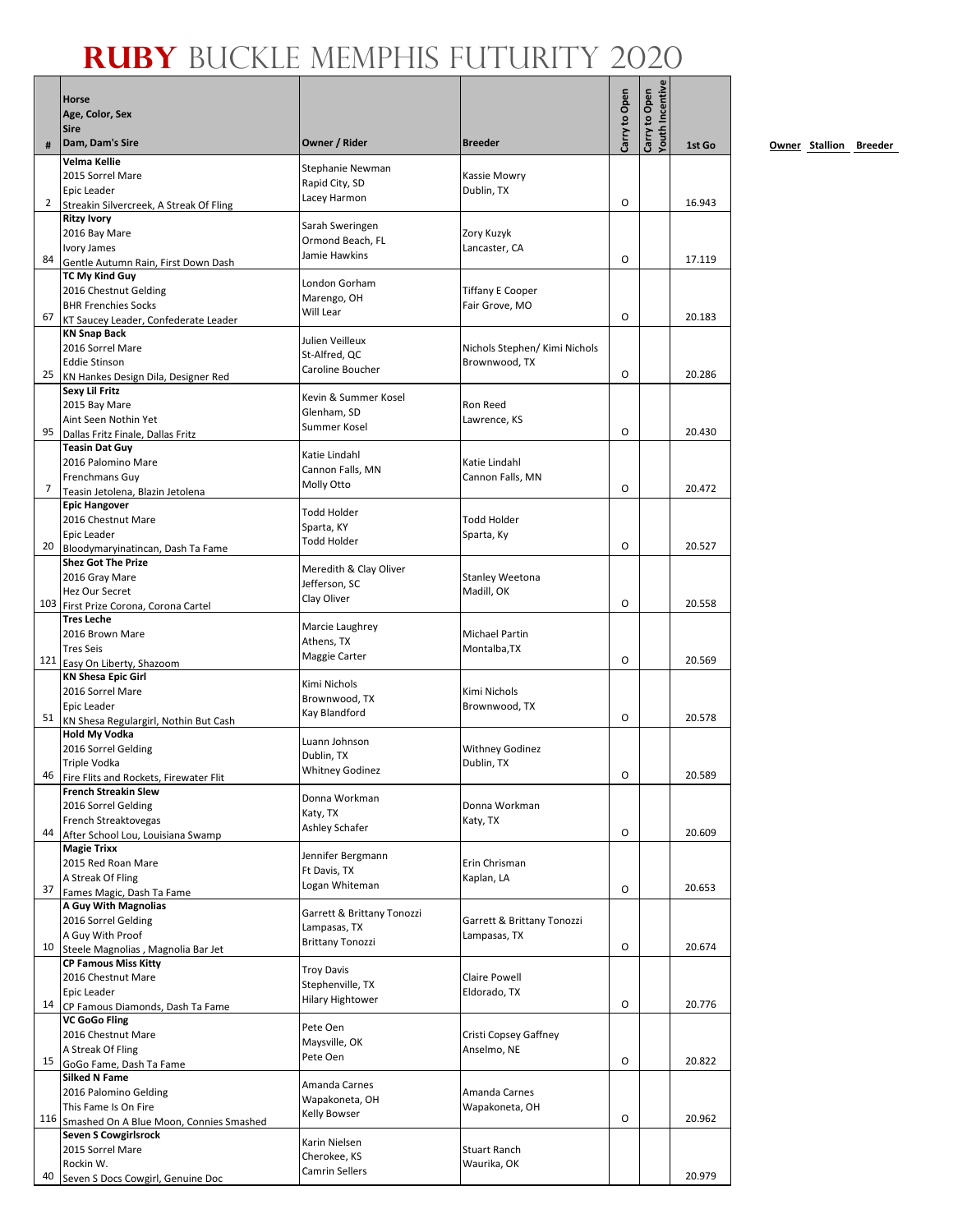|     | Horse                                                            |                                        |                                       |               | <b>Touth Incentive</b> |         |
|-----|------------------------------------------------------------------|----------------------------------------|---------------------------------------|---------------|------------------------|---------|
|     | Age, Color, Sex                                                  |                                        |                                       |               |                        |         |
|     | <b>Sire</b>                                                      |                                        |                                       | Carry to Open | Carry to Open          |         |
|     | Dam, Dam's Sire<br>JL Rocn By The River                          | Owner / Rider                          | <b>Breeder</b>                        |               |                        | 1st Go  |
|     | 2016 Chestnut Mare                                               | Heath Drinkard                         | Jill Lane                             |               |                        |         |
|     | JL Sirroco                                                       | Appomatlox, VA<br>Nicole Love          | Benton, MT                            |               |                        |         |
|     | 119 River Full of Cash, Miss N Cash                              |                                        |                                       |               |                        | 21.096  |
|     | <b>French Streaking</b><br>2016 Bay Roan Stallion                | Denis Robert                           | Jon Adams                             |               |                        |         |
|     | French StreakToVegas                                             | St Pie De Bagot, QC                    | Pryor, OK                             |               |                        |         |
| 70  | VF Ima Famous Lady, DTF                                          | Caroline Boucher                       |                                       | O             |                        | 21.200  |
|     | <b>First Famous Chic</b>                                         | Tesha Fredericks                       |                                       |               |                        |         |
|     | 2016 Gray Mare<br>Epic Leader                                    | Weatherford, TX                        | Jennifer Ruzsa<br>Shelby, SD          |               |                        |         |
| 88  | Imarealtreasure, Dash Ta Fame                                    | Molli Montgomery                       |                                       | O             |                        | 21.204  |
|     | Easy On The Vodka                                                | Malissa Blackmon                       |                                       |               |                        |         |
|     | 2016 Sorrel Gelding<br>Triple Vodka                              | Odessa, TX                             | Kimberly Blackmon<br>Ganado, TX       |               |                        |         |
| 56  | IB Striking, Trux Boy                                            | Lorissa Jo Merritt                     |                                       | O             |                        | 21.221  |
|     | <b>VR Bugsinthewind</b>                                          | <b>Rylee Shields</b>                   |                                       |               |                        |         |
|     | 2016                                                             | Cochrane, AB CANADA                    |                                       |               |                        |         |
|     | Furyofthewind<br>122 VR the Last Bug, Shawnee Bug                | <b>Rylee Shields</b>                   |                                       | 0             |                        | 21.313  |
|     | <b>Slicks Famous Design</b>                                      |                                        |                                       |               |                        |         |
|     | 2016 Black Mare                                                  | Jana Bean<br>Fort Hancock, TX          | Jana Bean                             |               |                        |         |
| 78  | Slick By Design                                                  | Jana Bean                              | Fort Hancock, TX                      | O             |                        | 21.514  |
|     | Dasharuth, Dash Ta Fame<br><b>Bobbysocks</b>                     |                                        |                                       |               |                        |         |
|     | 2015 Brown Mare                                                  | Linda Jett Mosley                      | Andy E. McClune                       |               |                        |         |
|     | <b>BHR Frenchies Socks</b>                                       | Vidalia, GA<br><b>Troy Crumrine</b>    | Palmetto, GA                          |               |                        |         |
| 4   | Bids April Twist, Dink Double Bid<br><b>BR Cake by the Ocean</b> |                                        |                                       | O             |                        | 21.637  |
|     | 2016 Mare                                                        | Garland Ray Baker                      | Garland Ray Baker                     |               |                        |         |
|     | A Streak Of Fling                                                | Russellville, AR<br>Craig Brooks       | Russellville, AR                      |               |                        |         |
| 53  | Rods Last Ladybug,                                               |                                        |                                       | O             |                        | 21.785  |
|     | <b>SBW Copy Cat</b><br>2016 Sorrel Gelding                       | Stephanie Wheeler                      | Stephanie Wheeler                     |               |                        |         |
|     | Blazin Jetolena                                                  | Hattiesburg, MS                        | Hatiresburg, MS                       |               |                        |         |
| 57  | SX Dr. Peacharita, Dr. Nick Bar                                  | <b>Brian Wheeler</b>                   |                                       | O             |                        | 25.381  |
|     | <b>Fast N Fergie</b><br>2015 Bay Mare                            | Kristina Brem                          | Authur Loftis                         |               |                        |         |
|     | Freighttrain B                                                   | Azie, TX                               | Burleson, TX                          |               |                        |         |
|     | 11 Little Prairie, Royal Quick Dash                              | Kristina Brem                          |                                       |               |                        | 999.000 |
|     | <b>Sipping On Firewater</b>                                      | Tiffani Sonnier                        |                                       |               |                        |         |
|     | 2015 Sorrel Mare<br>Shawne Bug Leo                               | Boling, TX                             | Nickelbar Ranch LLC<br>San Angelo, tX |               |                        |         |
| 26  | Firewater Squaw, Firewater Flit                                  | Tiffani Sonnier                        |                                       | O             |                        | 999.000 |
|     | <b>KB Blazin Sunns</b>                                           | <b>Kelly Mathews</b>                   |                                       |               |                        |         |
|     | 2015 Gelding<br>Blazin Jet Olena                                 | Holley MI                              | <b>Kelly Mattews</b><br>Holly, OK     |               |                        |         |
| 30  | Carlys got a plan, Calcur                                        | Shane Yoder                            |                                       | 0             |                        | 999.000 |
|     | Liquidcourage 72                                                 | Liquidcourage 72 Partners              |                                       |               |                        |         |
|     | 2016 Red Roan Stallion                                           | Millsap, TX                            | Wave Farms                            |               |                        |         |
| 38  | Bet Hesa Cat<br>Eutaw, Ocean Runaway                             | Dena Kirkpatrick                       | Millsap, TX                           | O             |                        | 999.000 |
|     | <b>Famous Lemon Drop</b>                                         |                                        |                                       |               |                        |         |
|     | 2016 Palomino Mare                                               | Dunn Ranch<br>Wynnewood, OK            | Shannon Akerstorm                     |               |                        |         |
| 62  | First Down French<br>A Famous Lady, Dash Ta Fame                 | Dacota Monk                            | Potter Valley, CA                     | 0             |                        | 999.000 |
|     | <b>SRD Angels Fury</b>                                           |                                        |                                       |               |                        |         |
|     | 2015 Gray Gelding                                                | <b>Aubrey Sprouse</b><br>Lilbourn, MO  | Sheila Dorgan                         |               |                        |         |
|     | Furyofthewind                                                    | Dusty Gilder                           | Wayne, OK                             | O             |                        | 999.000 |
| 75  | Unlikely Angel, Beat The Feet<br><b>Trump This Jet</b>           |                                        |                                       |               |                        |         |
|     | 2016 Sorrel Mare                                                 | Emily Efurd                            | <b>Busby Quarterhorse LLC</b>         |               |                        |         |
|     | Blazin Jetolena                                                  | Clements, MD<br><b>Brandon Cullins</b> | Millsap, TX                           |               |                        |         |
| 76  | GL Famous First Lady, Dash Ta Fame<br><b>Winners Form</b>        |                                        |                                       | 0             |                        | 999.000 |
|     | 2015 Sorrel Gelding                                              | Ray & Susan Siggins                    | Chad Richard                          |               |                        |         |
|     | <b>Winners Version</b>                                           | Coolings, AZ<br><b>Susan Siggins</b>   | Roosevelt, UT                         |               |                        |         |
| 89  | Annies Form, Rare Form                                           |                                        |                                       |               |                        | 999.000 |
|     | <b>Eye Want It All</b><br>2016 Sorrel Mare                       | Southwestern Farms                     | Ryann Pedone                          |               |                        |         |
|     | No Pressure On Me                                                | Kirbyville, TX                         | Sunset, TX                            |               |                        |         |
| 107 | Cause For A Kiss, Cause Its Money                                | Jolene Montgomery                      |                                       | 0             |                        | 999.000 |

**0wner Stallion Breeder**